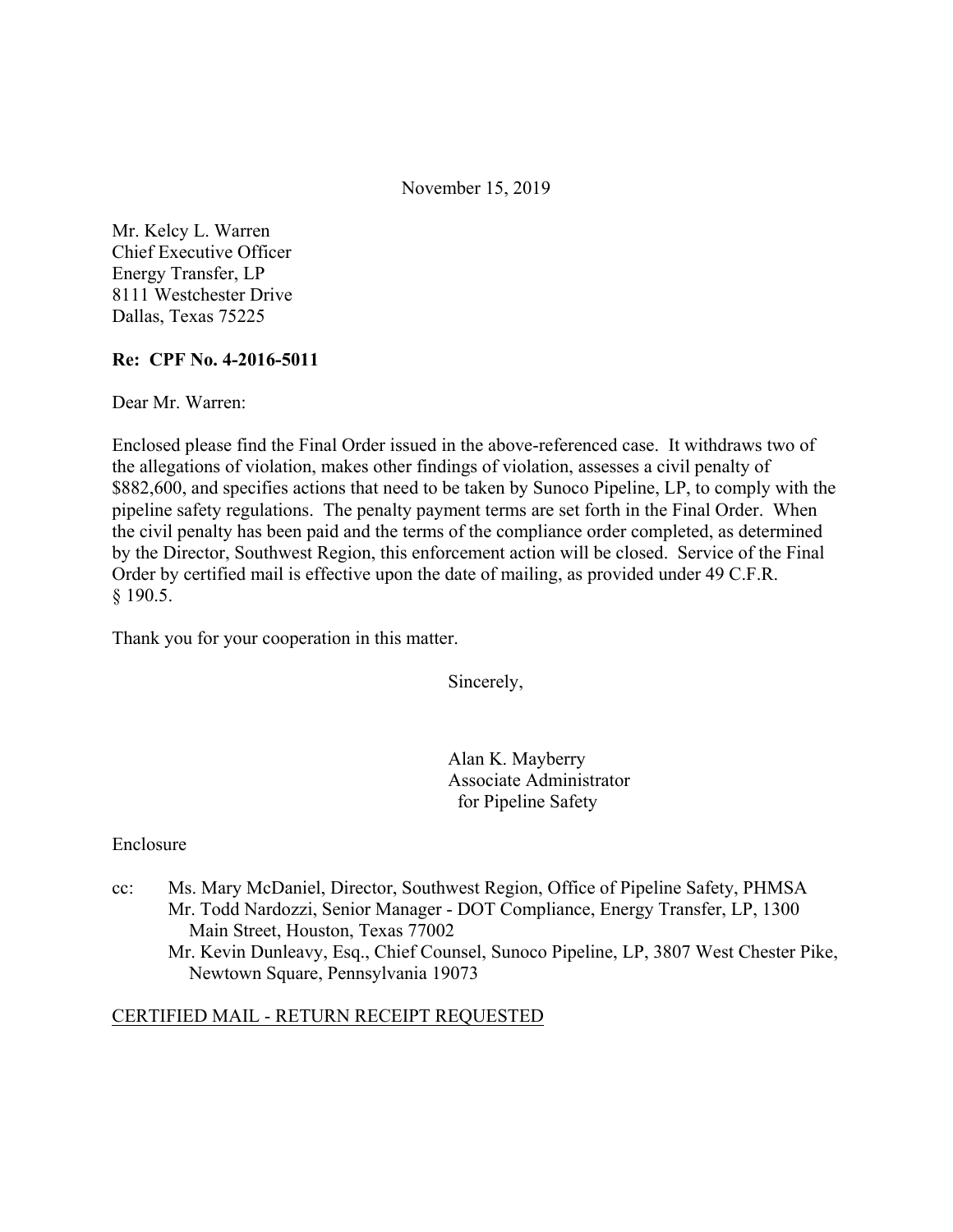### **U.S. DEPARTMENT OF TRANSPORTATION PIPELINE AND HAZARDOUS MATERIALS SAFETY ADMINISTRATION OFFICE OF PIPELINE SAFETY WASHINGTON, D.C. 20590**

**)** 

**)** 

**In the Matter of )** 

Sunoco Pipeline, LP, 2016-5011 **a subsidiary of Energy Transfer, LP, )**

 **)** 

 $\overline{\phantom{a}}$ 

**\_\_\_\_\_\_\_\_\_\_\_\_\_\_\_\_\_\_\_\_\_\_\_\_\_\_\_\_\_\_\_\_\_\_\_\_\_** 

**Respondent. )** 

<u>.</u>

#### **FINAL ORDER**

From May of 2014 through March of 2015, pursuant to 49 U.S.C. § 60117, representatives of the Pipeline and Hazardous Materials Safety Administration (PHMSA), Office of Pipeline Safety (OPS), conducted an on-site pipeline safety inspection of the Permian Express II (PEX II) pipeline being constructed by Sunoco Pipeline, LP (Sunoco or Respondent), from West Texas to a tank facility in Corsicana, Texas near the Gulf of Mexico.<sup>1</sup> Sunoco Pipeline, LP operates over 4,500 miles of crude oil, refined petroleum, and highly volatile liquids pipelines across several states between Texas and Massachusetts and is a subsidiary of Energy Transfer, LP.<sup>2</sup>

As a result of the inspection, the Director, Southwest Region, OPS (Director), issued to Respondent, by letter dated April 28, 2016, a Notice of Probable Violation, Proposed Civil Penalty, and Proposed Compliance Order (Notice).<sup>3</sup> In accordance with 49 C.F.R. § 190.207, the Notice proposed finding that Sunoco had committed five violations of 49 C.F.R. Part 195 and proposed assessing a total civil penalty of \$1,278,100 for the alleged violations. The Notice also proposed ordering Respondent to take certain measures to correct two of the alleged violations.

Sunoco responded to the Notice by letter dated May 27, 2016 (Response). Sunoco contested the allegations and requested a hearing. A hearing was subsequently held on November 10, 2016, in Houston, Texas, before a PHMSA Presiding Official. At the hearing, Respondent was represented by counsel. Respondent provided additional written materials for the record prior to the hearing by letter dated October 31, 2016 (Pre-hearing submission) and following the hearing by letter dated December 12, 2016 (Post-hearing submission). The Director submitted a posthearing recommendation on November 20, 2018.

<sup>&</sup>lt;sup>1</sup> Permian Express II Pipeline Project, *available at* <http://sxlpipelineprojects.com/wp>content/uploads/2014/03/permian-factsheet-jan30-2014.pdf (last accessed October 4, 2019).

<sup>&</sup>lt;sup>2</sup> Pipeline Safety Violation Report (Violation Report), (April 27, 2016) (on file with PHMSA), at 1; Energy Transfer, LP website, *available at* [https://www.sunocologistics.com/](https://www.sunocologistics.com) (last accessed October 4, 2019).

<sup>&</sup>lt;sup>3</sup> Notice of Probable Violation, Proposed Civil Penalty, and Proposed Compliance Order, CPF No. 4-2016-5011, (Notice)(April 28, 2016).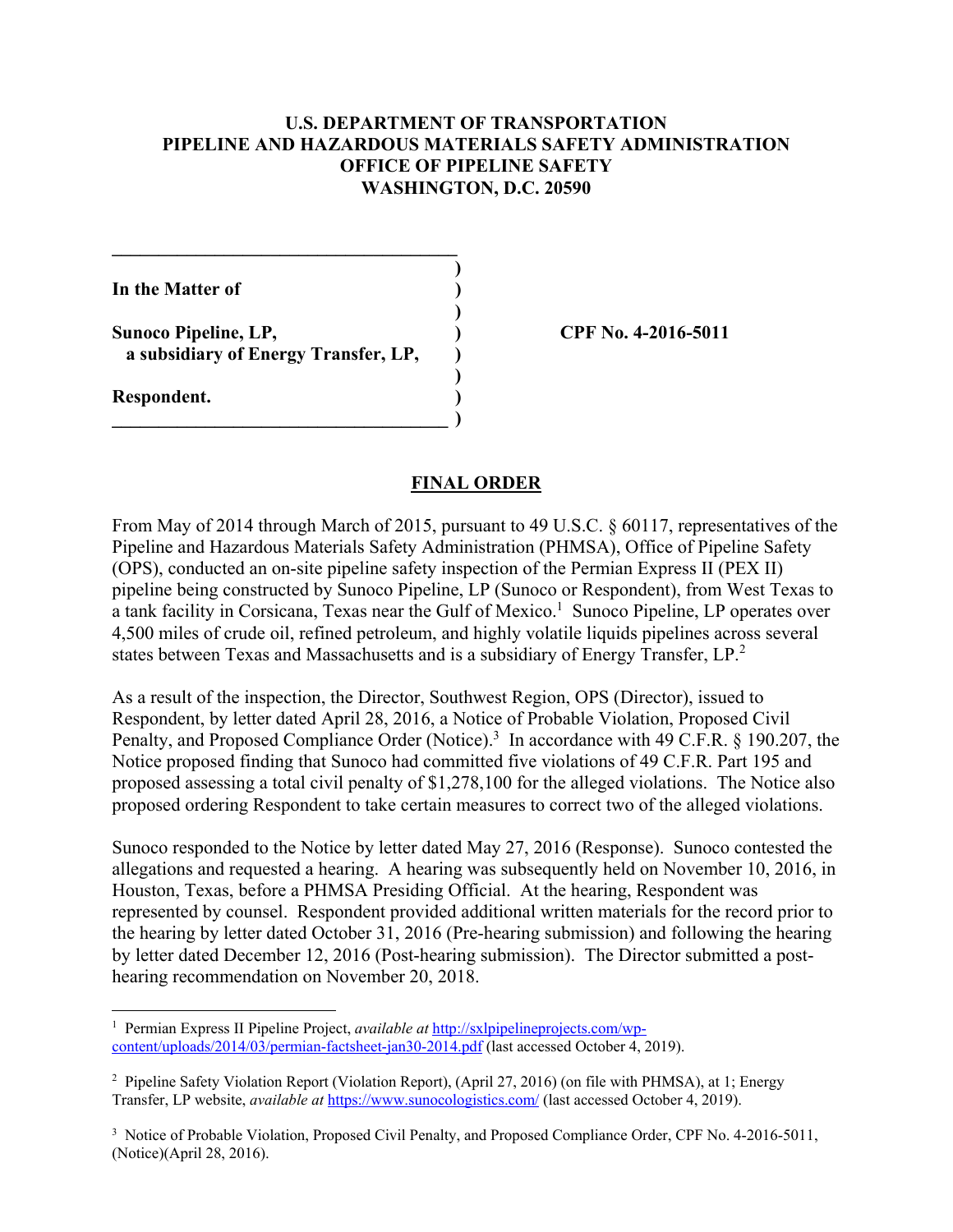## **FINDINGS OF VIOLATION**

The Notice alleged that Respondent violated 49 C.F.R. Part 195, as follows:

**Item 1:** The Notice alleged that Respondent violated 49 C.F.R. § 195.214, which states:

### **§ 195.214 Welding procedures.**

(a) Welding must be performed by a qualified welder or welding operator in accordance with welding procedures qualified under section 5, section 12, Appendix A or Appendix B of API Std 1104 (incorporated by reference, see §195.3), or Section IX of the ASME Boiler and Pressure Vessel Code (ASME BPVC) (incorporated by reference, see §195.3). The quality of the test welds used to qualify the welding procedures must be determined by destructive testing.

(b) Each welding procedure must be recorded in detail, including the results of the qualifying tests. This record must be retained and followed whenever the procedure is used.<sup>4</sup>

The Notice alleged that Respondent violated 49 C.F.R. § 195.214 by failing to perform welding in accordance with a welding procedure qualified under section 5, section 12, Appendix A or Appendix B of API Std. 1104, or Section IX of the ASME Boiler and Pressure Vessel Code during the construction of the PEX II pipeline.<sup>5</sup> Specifically, the Notice alleged that Sunoco performed welding using a new base material, X65 grade pipe, and that under API 1104 this change is an essential variable required welding procedure requalification which Respondent did not accomplish prior to commencing the welding.

In its Response and at the hearing, Sunoco disagreed that any violation had occurred. Sunoco acknowledged that the SP-332Sc-6G welding procedure specified by OPS in the Notice as the basis for the alleged violation dated October 6, 2012 (Version 1), pertained to welding grade X60 pipe to grade X65 pipe, not grade X65 to X65, but stated that there was a second version of welding procedure SP-332Sc-6G dated May 22, 2014, that was relevant to this Item and Item 2 (Version 2). $6$  Respondent further stated that there was also a third version of welding procedure SP-332Sc-6G dated November 7, 2014, that was relevant to the requalification issue in Item 3 (Version 3). Respondent stated that Version 2 had been used on the project, that it believed this procedure was properly qualified, and that the Version 1 procedure provided to the OPS inspector during the field inspection was erroneously provided by Respondent's personnel who were in charge of the construction project in the field.

Sunoco explained that the welding procedure originally provided to OPS, Version 1, references a legacy Procedure SPL-16-6G, dated November 9, 2007. Version 2 was developed from a different legacy procedure SPL-11-6G, dated November 26, 2003. Version 2 was designated for API 5L X-65 pipe, exclusively. Respondent provided records and other evidence showing that

 4 This regulation was amended on January 23, 2017 (82 FR 7999). The version cited is the regulation that was in place at the time this proceeding commenced, not the amended version.

<sup>&</sup>lt;sup>5</sup> Both of these standards are incorporated by reference into Part 195 (see 49 C.F.R. § 195.3).

 6 Post-hearing submission, at 5-6.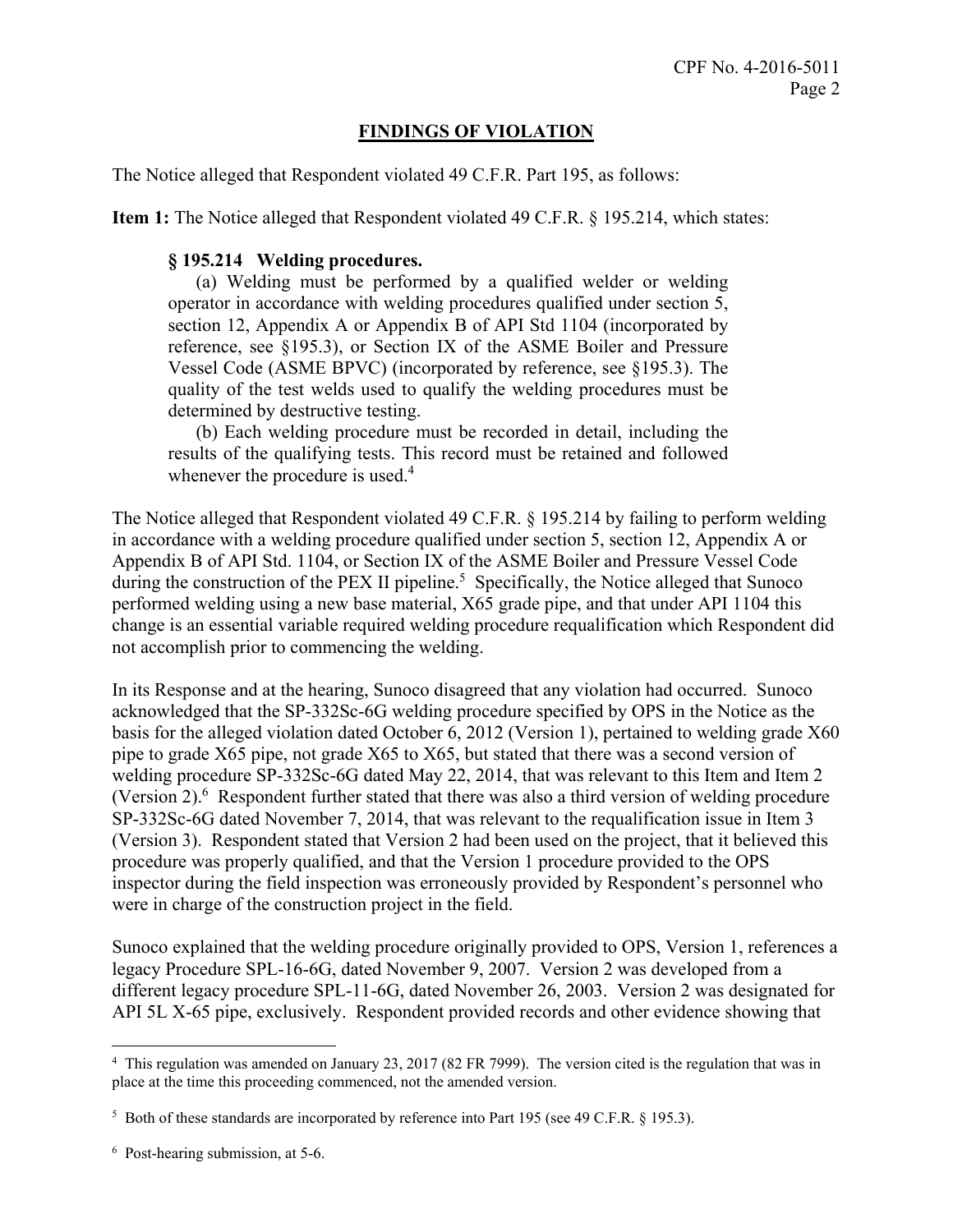Version 2 uses the qualification testing results of its legacy procedure, and that the X65 grade pipe referenced in Version 2 is consistent with that of the legacy procedure and the X65 grade pipe used during the PEX II pipeline construction. Even assuming Respondent is correct on this point, however, it is not material to the question of which version of the welding procedure was observed as being used in the field. Respondent acknowledged that Version 2 was not provided during the initial field inspections and only Version 1 was provided to OPS by PHMSA Respondent's personnel who were in charge of the construction project in the field.<sup>7</sup>

During the hearing, the OPS inspector stated:

 MR. ENG: Okay. I just wanted to be clear that, yes, one of the office managers did assist in obtaining all the different records and variations of this procedure, Ms. Jennifer Thompson, but it was also under the direct insight and supervision of the construction manager, Mr. Mark Grass, and the new chief welding inspector that was put on a week before my arrival, Mr. Barry Leray.

And so, what originally I asked for in determining the qualification of the procedure, was a copy of the procedure. What was provided to me at that time by all three people during those discussions, was WPS SP332-6G Rev. 2. And that would have been dated October 6, 2012. Okay? We're going to call this version one, because that's what was given to me.

When we look at that particular procedure, that succession from what they call the old procedure, SPL-16-HG [verbatim], I reviewed it and the pipe grade test material wasn't 65 to 65 as originally shown. And so, I said, "Well, what actually the test grade materials was, was 65 to 60."And they said, "Well, this is the procedure we've been using to qualify our welders and what we've been using out in the field."

So subsequent to that, they provided, after numerous discussions, another procedure at a later date was produced and it was called the same title, except it was called Rev. 1, but it had a later date. It had the May 22, 2014 date, but it -- it did have 4 the 65 to 65. And I said, "Well, this is - this is different, it's later, which one did you actually use?" And so, there was some confusion as to who had what in the field.

And then what further complicates things, is the version 3 that they did with Hamilton Engineering on November 11, 2014, they also have titled it "Rev. 2" again. And so, that made it very, very complicated in the field trying to determine who had what version of what, because some people have Rev. 2, some people have the original Rev. 2, some people had Rev. 1, which was actually the second version. And so, we went by what the project manager and chief welding inspector told us that they had been using up to that point of that inspection to conduct welding on the pipeline and do their testing.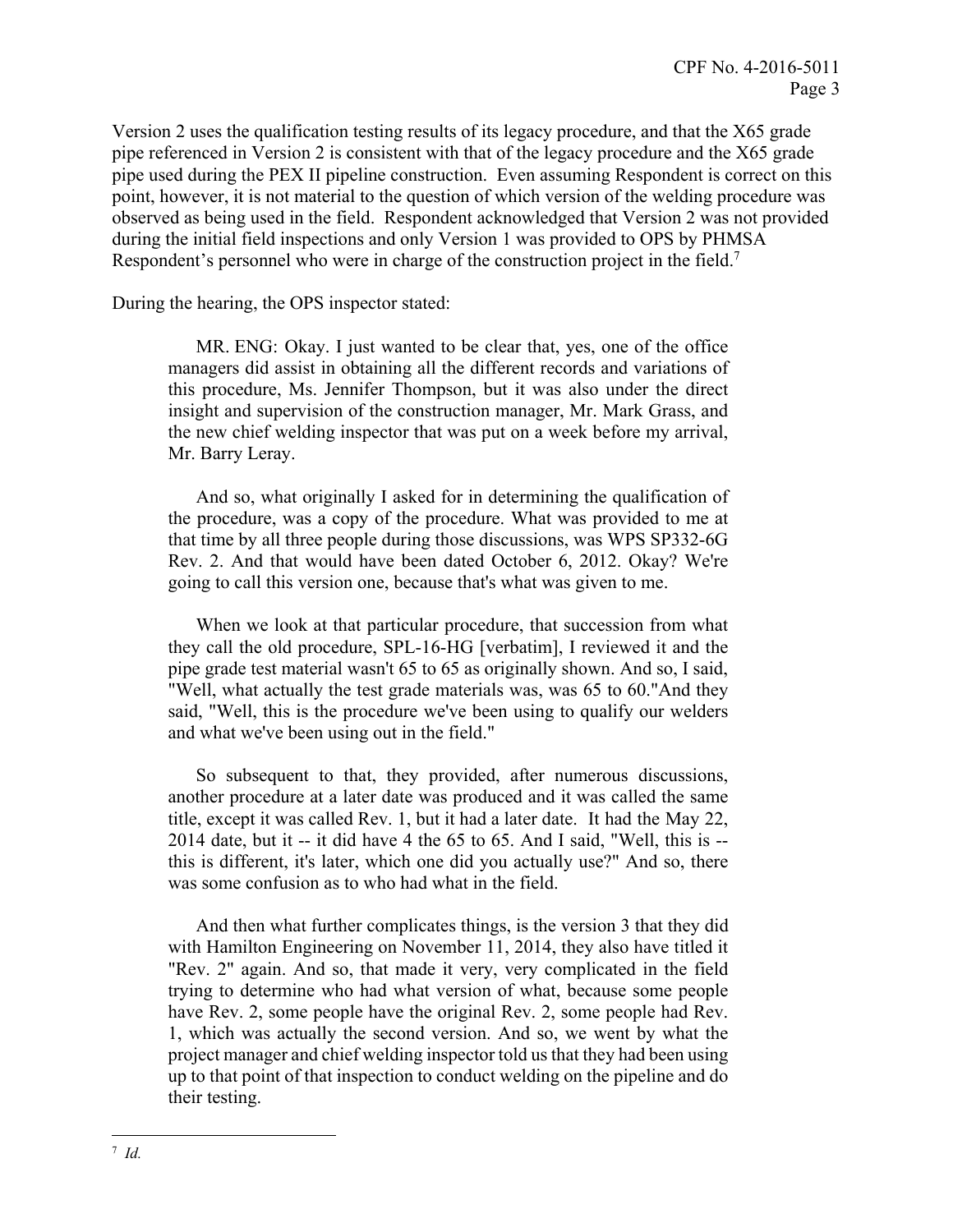And I said, "This procedure is not qualified for the grades of material you're using based upon the qualification test records that are associated with the procedure." So that's --that's --

MR. PHILLIPS: So just to clarify, again, which version was that? Which one to read into the record again, which one did we go by?

MR. ENG:We went by WPS SP-332Sc-6G Rev. 2 dated October 6, 2012, which we're calling version 1, not to be confused with version 3, similarly titled.<sup>8</sup>

While Respondent stated during the hearing that Version 2 was the welding procedure being used during the construction, this was not the version provided to OPS inspectors and was not the version observed in the field at the time of the OPS inspection. Respondent was unable to provide direct evidence or statements from personnel who were in the field at the time of the inspection and would have had first hand knowledge that would outweigh the evidence that the welding procedure provided to the OPS inspector contemporaneously, Version 1, was being used by its welders.<sup>9</sup> Respondent was unable to establish that the Version 2 procedure that it later submitted in response to the OPS allegations was used in the field from the beginning of the construction.

The preponderance of the evidence including the contemporaneous statements and actions of Respondent's own personnel supports a finding that Version 1 of the welding procedure was being used at least in the early stages of construction and there is no dispute that this procedure was not qualified in accordance with API 1104. Accordingly, after considering all of the evidence and the legal issues presented, I find that Respondent violated 49 C.F.R. § 195.214 by failing to perform welding during the construction of the PEX II pipeline in accordance with a properly qualified welding procedure.

**Item 2:** The Notice alleged that Respondent violated 49 C.F.R. § 195.222, which states:

### **§ 195.222 Welders and welding operators: Qualification of welders and welding operators.**

(a) Each welder or welding operator must be qualified in accordance with section 6, section 12, Appendix A or Appendix B of API Std 1104 (incorporated by reference, see  $\S 195.3$ ), or section IX of the ASME Boiler and Pressure Vessel Code (ASME BPVC), (incorporated by reference, see §195.3) except that a welder or welding operator qualified under an earlier edition than listed in §195.3, may weld but may not requalify under that earlier edition.

(b) No welder or welding operator may weld with a welding process unless, within the preceding 6 calendar months, the welder or welding operator has—

<sup>8</sup> Hearing transcript, at 55-58.

<sup>9</sup> Respondent contracted with a third-party engineering firm to manage the PEX II Construction project and as a result, Respondent's direct employees were not always onsite during the construction.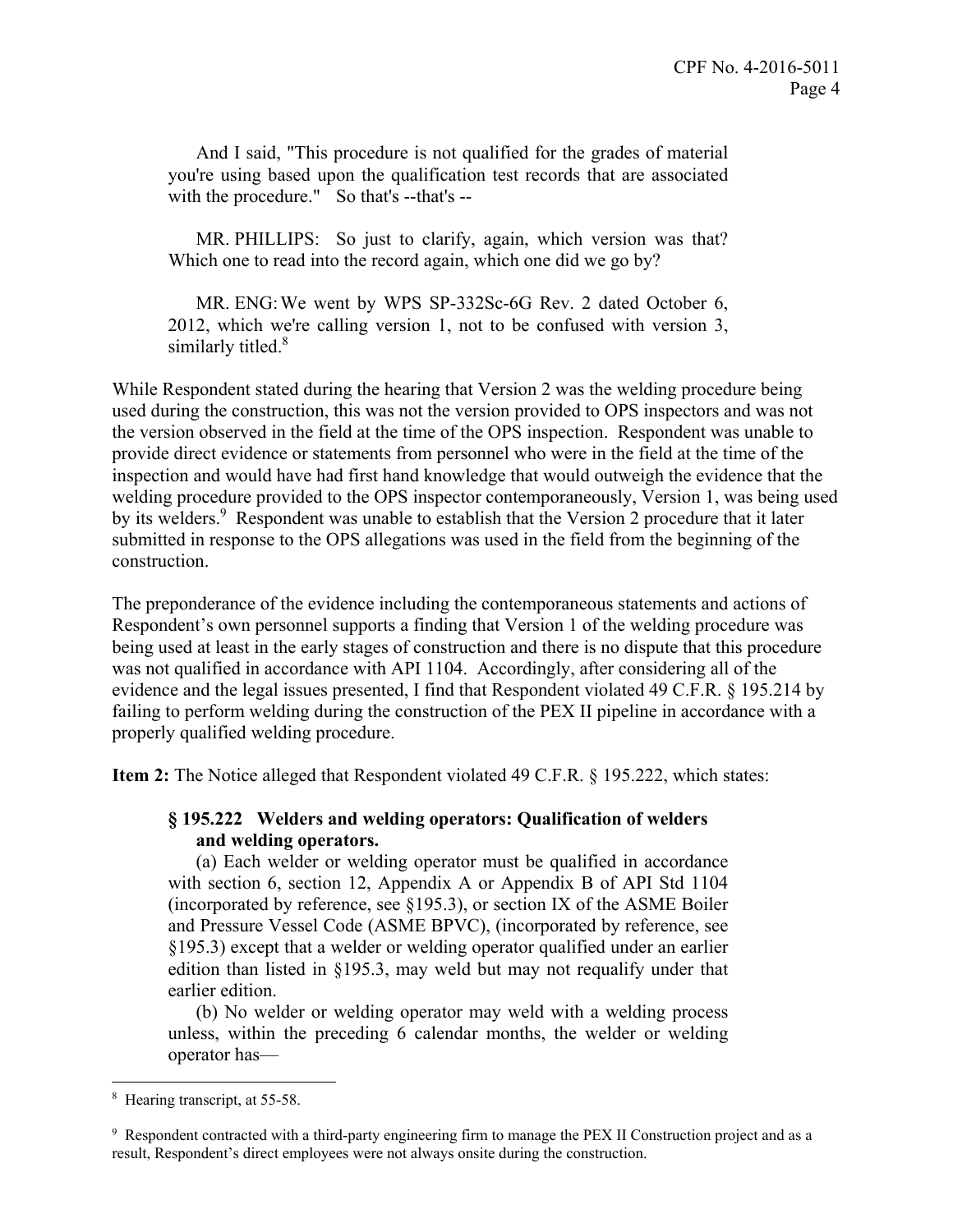(1) Engaged in welding with that process; and (2) Had one weld tested and found acceptable under section 9 or Appendix A of API Std 1104 (incorporated by reference, see  $§195.3$ ).<sup>10</sup>

The Notice alleged that Respondent violated 49 C.F.R. § 195.222 by failing to properly qualify all of its welders who were constructing the PEX II pipeline in accordance with API 1104 and Sunoco's procedures. Specifically, the Notice alleged that Sunoco used welders who had not passed its welding qualification tests, and specified inadequacies including welders that failed to weld within the specified electrical ranges and failed to perform the specified number of passes during the qualification tests.

In its Response and at the hearing, Sunoco acknowledged that there were discrepancies in the qualification documentation for its welders. Respondent stated:

On January 12, 2015, SPLP learned of discrepancies in the qualification documentation for certain welders working on Spread 24-3. Specifically, SPLP learned that the qualification documentation for 12 welders indicated welding parameters outside the narrow welding procedure parameters during testing, that qualification documentation for 34 welders indicated testing in the 5G position rather than 6G, and that qualification documentation for 2 welders indicated both of these issues, for a total of 48 welders. SPLP promptly and voluntarily took action to remedy issues of Spread 24-3 by stopping 45 welders from working, prepared a Path Forward document, and conducting a requalification process to establish a complete welder qualification record going forward as well as ensuring the integrity of the pipeline. Out of 45 welders that underwent requalification, 7 failed and were not permitted to continue working on the Project; 4 left the Project prior to requalifying, and 34 successfully requalified and were permitted to continue welding. $11$ 

Respondent acknowledged that certain of its welders did not pass the qualification test, but pointed out that its qualification parameters were in a very narrow range and explained that it could have used qualification procedures that set a wider range of parameters prior to commencing the [welding.12](https://welding.12) As OPS correctly noted, however, these were Respondent's own parameters. In order for Respondent's quality control officials and OPS inspectors to determine whether the welders satisfied the qualification requirements, they must rely on the qualification test parameters that an operator has in place for the project to evaluate the welders. The fact that Respondent subsequently took steps to requalify those welders who did not meet the qualification requirements but were still on the PEX II project does not negate the noncompliance.

The preponderance of the evidence supports a finding that there were welders who could not be

1

 $10$  This regulation was amended on January 23, 2017 (82 FR 7999). The version cited is the regulation that was in place at the time this proceeding commenced, not the amended version.

<sup>&</sup>lt;sup>11</sup> Post-hearing submission, at 6-7.

<sup>&</sup>lt;sup>12</sup> Hearing transcript, at 42-52.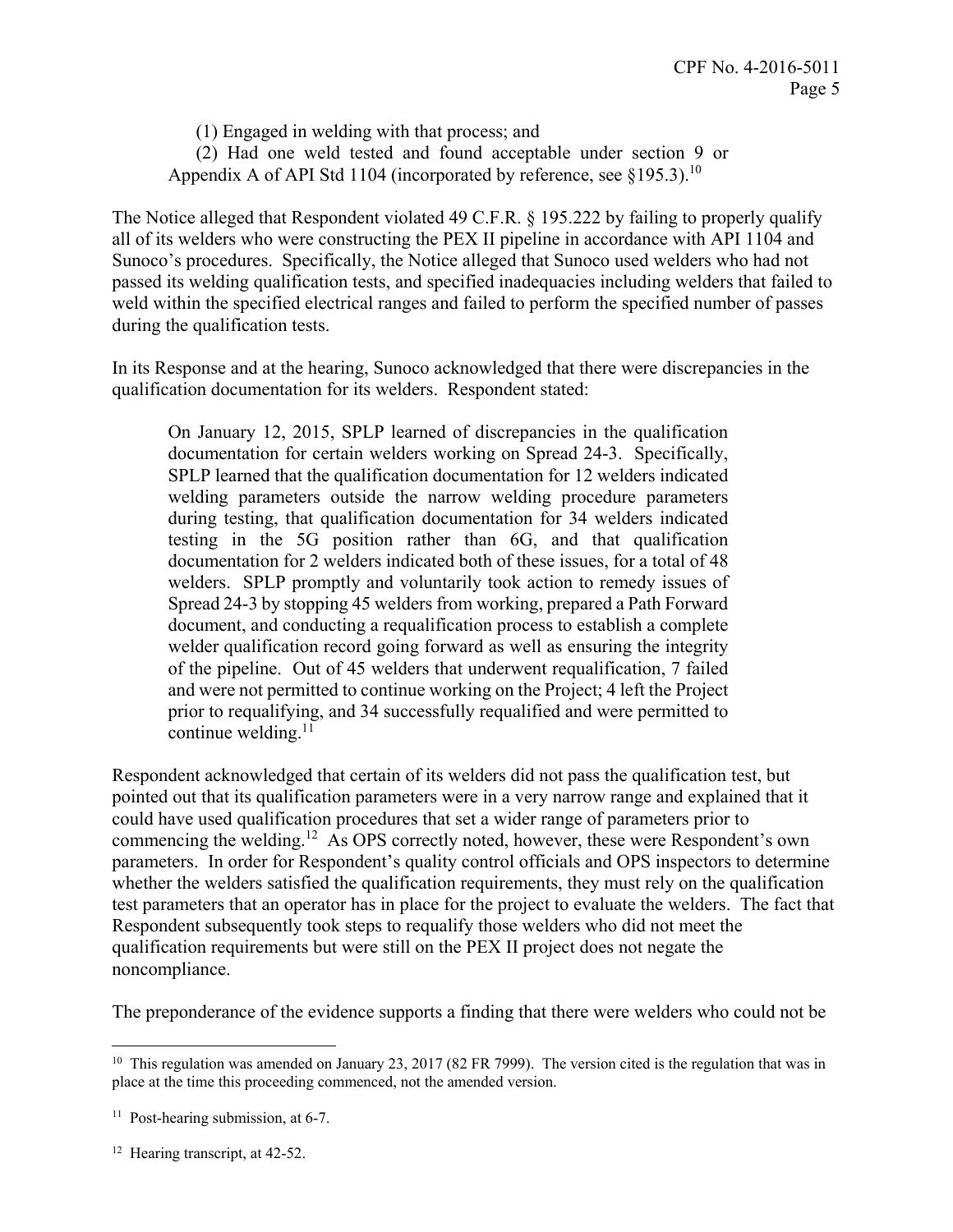documented as having been qualified in accordance with the qualification requirements in place at the time of the field inspection. Accordingly, after considering all of the evidence and the legal issues presented, I find that Respondent violated 49 C.F.R. § 195.222 by failing to properly qualify its welders who were constructing the PEX II pipeline in accordance with API 1104 and Sunoco's procedures.

**Item 3:** The Notice alleged that Respondent violated 49 C.F.R. § 195.214, which states:

#### **§ 195.214 Welding procedures.**

(a) Welding must be performed by a qualified welder or welding operator in accordance with welding procedures qualified under section 5, section 12, Appendix A or Appendix B of API Std 1104 (incorporated by reference, see §195.3), or Section IX of the ASME Boiler and Pressure Vessel Code (ASME BPVC) (incorporated by reference, see §195.3). The quality of the test welds used to qualify the welding procedures must be determined by destructive testing.

(b) Each welding procedure must be recorded in detail, including the results of the qualifying tests. This record must be retained and followed whenever the procedure is used.<sup>13</sup>

#### **§195.204 Inspection—general.**

Inspection must be provided to ensure that the installation of pipe or pipeline systems is in accordance with the requirements of this subpart. Any operator personnel used to perform the inspection must be trained and qualified in the phase of construction to be inspected.

The Notice alleged that Respondent violated 49 C.F.R. § 195.214 by failing to conduct adequate testing of welds to ensure the requirements of API 1104 were being met. Specifically, the Notice referenced § 195.204 in relevant part and alleged that Sunoco failed to conduct sufficient inspection and testing to ensure that all applicable welding requirements including proper qualification were being followed and the pipeline was being constructed in accordance with Subpart D of Part 195.

In its response and at the hearing, Respondent explained that it used Version 3 of the welding procedure to "requalify" the welders who were not previously qualified but remained on the project.<sup>14</sup> In connection with the hearing, Respondent produced documentation of the limited destructive testing that was conducted afterward and argued that even though some of its welders were not properly qualified, the quality of the production welds they made was satisfactory. Sunoco provided a third-party report, *Review of Welding Documentation and Destructive Test Coupons from PEX II Pipeline Project*, by [DNV-GL.](https://DNV-GL.15)15 This report stated that "some of the

<sup>&</sup>lt;sup>13</sup> This regulation was amended on January 23, 2017 (82 FR 7999). The version cited is the regulation that was in place at the time this proceeding commenced, not the amended version.

<sup>&</sup>lt;sup>14</sup> Hearing transcript, at 168-170.

<sup>&</sup>lt;sup>15</sup> Pre-hearing exhibit, Review of Welding Documentation and Destructive Test Coupons from PEX II Pipeline Project, by DNV-GL (June 28, 2016).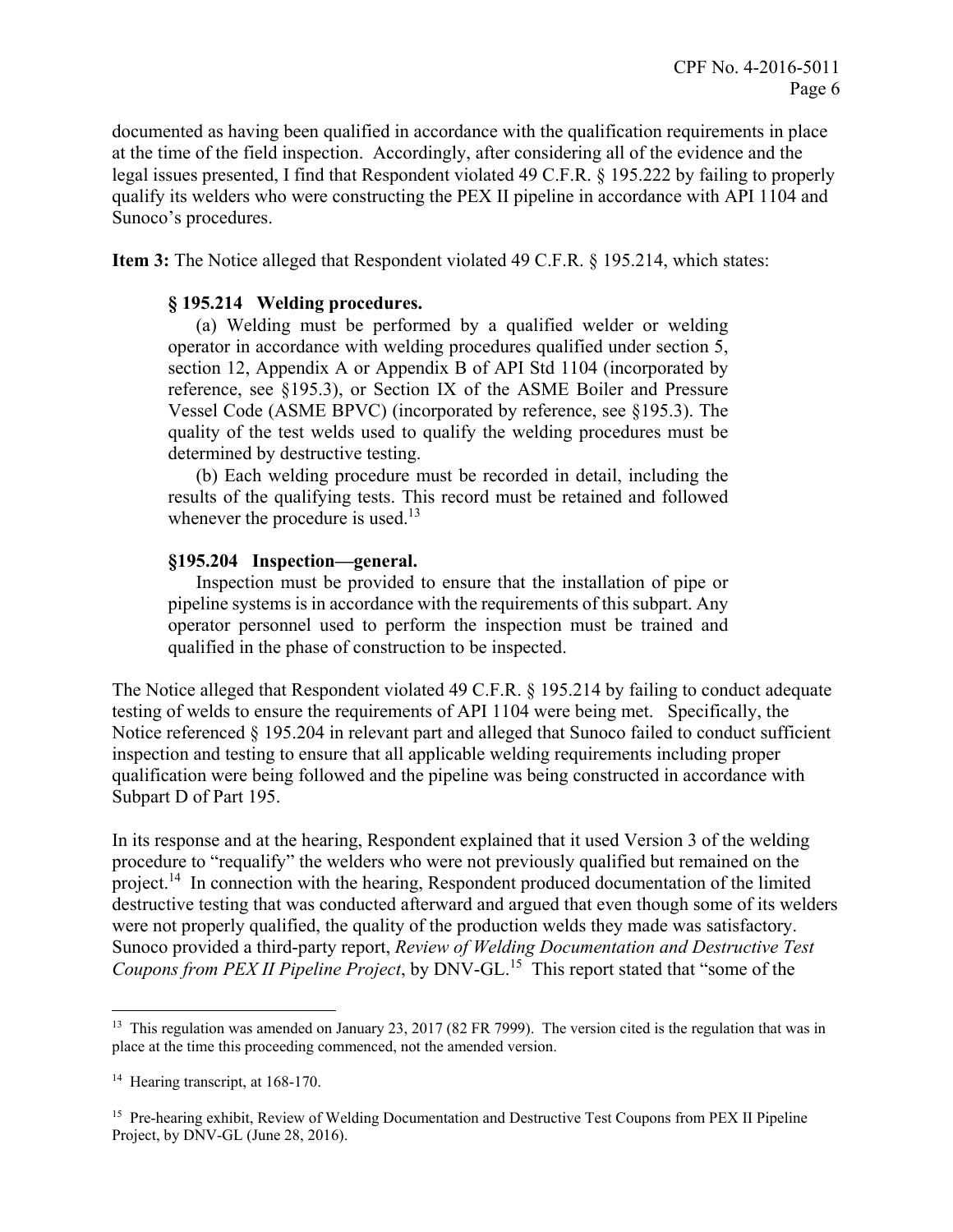welders deviated from the welding procedure specification with respect to welding current and voltage during welder qualification testing" but concluded that the deviations did not result in unacceptable flaws in the samples tested that were detectable by radiographic inspection. Sunoco contended that its decision to continue production welds was justified based on the results of this third-party testing.

Version 3 procedure, it would not negate the fact they were not originally in compliance.<sup>18</sup> As OPS correctly pointed out, however, only 14 samples were cut out for destructive testing and some of these cutouts failed to pass the API 1104 destructive testing for welder qualification in that some of the welds made by the unqualified welders did not meet required strength and mechanical properties.<sup>16</sup> Moreover, several of the welders who were retested using Version 3 of the welding procedure still failed to qualify with multiple retesting attempts meaning that they did not qualify under any of the three versions of the welding procedure.<sup>17</sup> OPS also pointed out that Sunoco failed to adhere to its own written procedures by allowing welders who failed their qualification tests to attempt more than one retest on the same day they failed their initial qualification test. Even if all of the non-qualified welders had subsequently been qualified to the

The fact that numerous welds were made by non-qualified welders prior to the Version 3 requalification effort evidences a failure to inspect and ensure proper oversight of the construction in real time. The preponderance of the evidence supports a finding that Respondent failed to ensure the construction and inspection of the PEX II pipeline in accordance with the requirements of 49 C.F.R. Part 195.

Accordingly, after considering all of the evidence and the legal issues presented, I find that Respondent violated 49 C.F.R. § 195.214 by failing to conduct adequate testing and inspection to ensure the requirements of 49 C.F.R. Part 195 and API 1104 were being met.

**Item 4:** The Notice alleged that Respondent violated 49 C.F.R. § 195.202, which states:

#### **§ 195.202 Compliance with specifications or standards.**

Each pipeline system must be constructed in accordance with comprehensive written specifications or standards that are consistent with the requirements of this part.

### **§ 195.214 Welding procedures.**

(a) Welding must be performed by a qualified welder or welding operator in accordance with welding procedures qualified under section 5, section 12, Appendix A or Appendix B of API Std 1104 (incorporated by reference, see §195.3), or Section IX of the ASME Boiler and Pressure Vessel Code (ASME BPVC) (incorporated by reference, see §195.3). The

<sup>17</sup>*Id* 

1

<sup>&</sup>lt;sup>16</sup> Region recommendation, at 13.

Version 3 as an attempt to "back-qualify" for the productions welds that they made prior to the welder qualification. section. <sup>18</sup> Respondent also took issue with OPS' characterization of its subsequent qualification of welders under WPS Respondent argued that it acted to ensure it was in compliance with PHMSA standards on a going-forward basis. To the extent this may be relevant to a penalty assessment, it will be addressed below in the Assessment of Penalty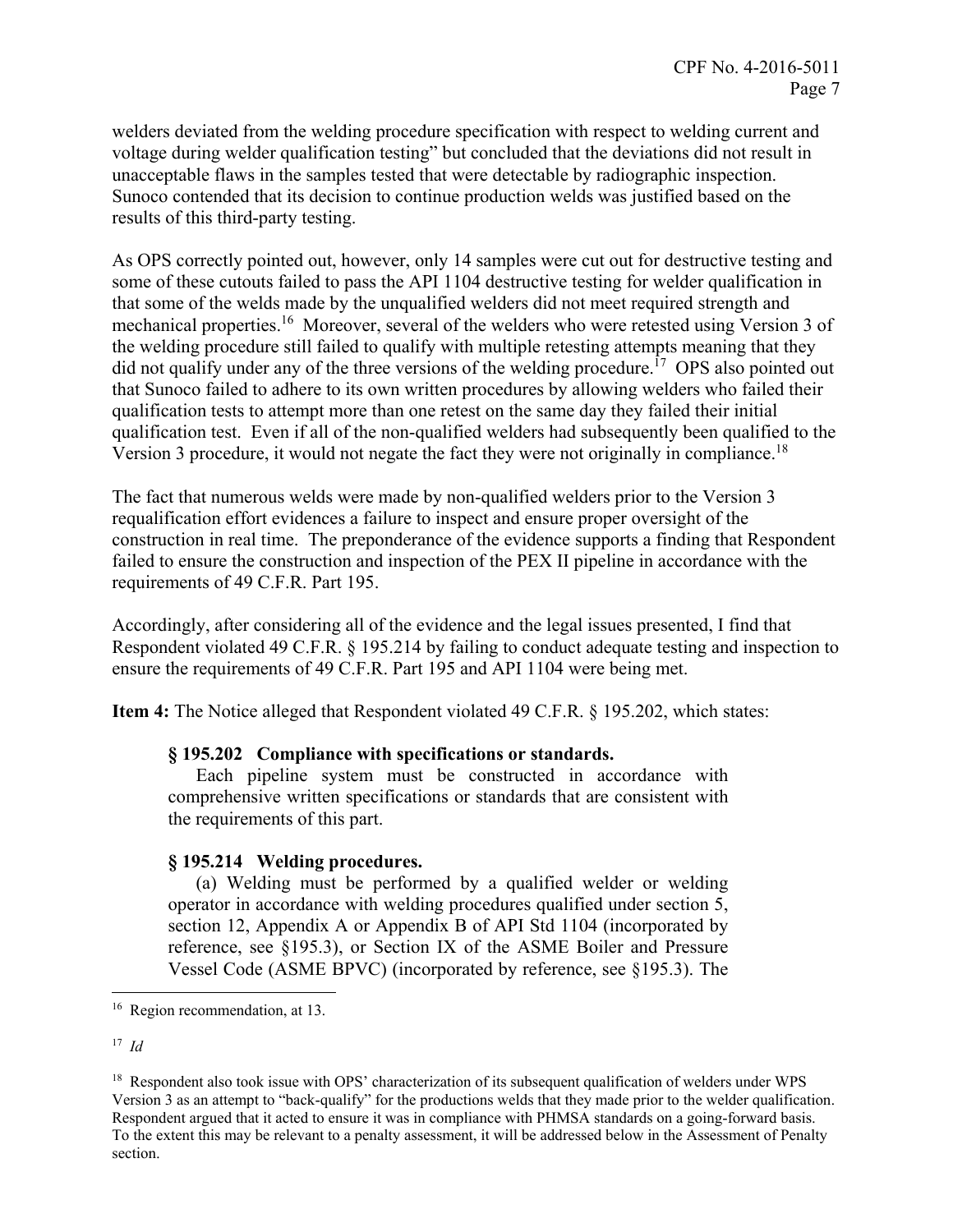quality of the test welds used to qualify the welding procedures must be determined by destructive testing.

The Notice alleged that Respondent violated 49 C.F.R. § 195.202 by failing to construct the PEX II pipeline in accordance with comprehensive written specifications that are consistent with Part 195. Specifically, the Notice referenced § 195.214(a) and alleged that Sunoco failed to follow its written specifications for welder qualification and used welders to construct the PEX II pipeline who were not qualified.

In its Response and at the hearing, Sunoco contended that this Item was duplicative of Item 2. Respondent noted that it involved the same conduct as Item 2, using unqualified welders due to the failure to properly qualify the welders.<sup>19</sup> Where the same act or transaction constitutes a violation of two distinct requirements, the test to be applied to determine whether there are two offenses or only one, is whether one of the requirements involves proof of an additional fact which the other does not.<sup>20</sup> In this instance, Respondent is correct that the same acts and omissions are involved and have the same evidentiary basis. Accordingly, I agree with Respondent that the Notice should not have added a duplicative allegation involving the same acts.

Based upon the foregoing, I hereby order that this allegation be withdrawn.

**Item 5:** The Notice alleged that Respondent violated 49 C.F.R. § 195.222, which states:

# **§ 195.222 Welders and welding operators: Qualification of welders and welding operators.**

(a) Each welder or welding operator must be qualified in accordance with section 6, section 12, Appendix A or Appendix B of API Std 1104 (incorporated by reference, see  $\S 195.3$ ), or section IX of the ASME Boiler and Pressure Vessel Code (ASME BPVC), (incorporated by reference, see §195.3) except that a welder or welding operator qualified under an earlier edition than listed in §195.3, may weld but may not requalify under that earlier edition.

(b) No welder or welding operator may weld with a welding process unless, within the preceding 6 calendar months, the welder or welding operator has—

(1) Engaged in welding with that process; and

(2) Had one weld tested and found acceptable under section 9 or Appendix A of API Std 1104 (incorporated by reference, see §[195.3\).21](https://195.3).21) 

<u>.</u>

<sup>&</sup>lt;sup>19</sup> Post-hearing submission, at 43-44.

<sup>&</sup>lt;sup>20</sup> See generally, *In the matter of Colorado Interstate Gas Co.*, 2009 WL 5538649, CPF No. 5-2008-1005 (Nov. 23, 2009).

<sup>&</sup>lt;sup>21</sup> This regulation was amended on January 23, 2017 (82 FR 7999). The version cited is the regulation that was in place at the time this proceeding commenced, not the amended version.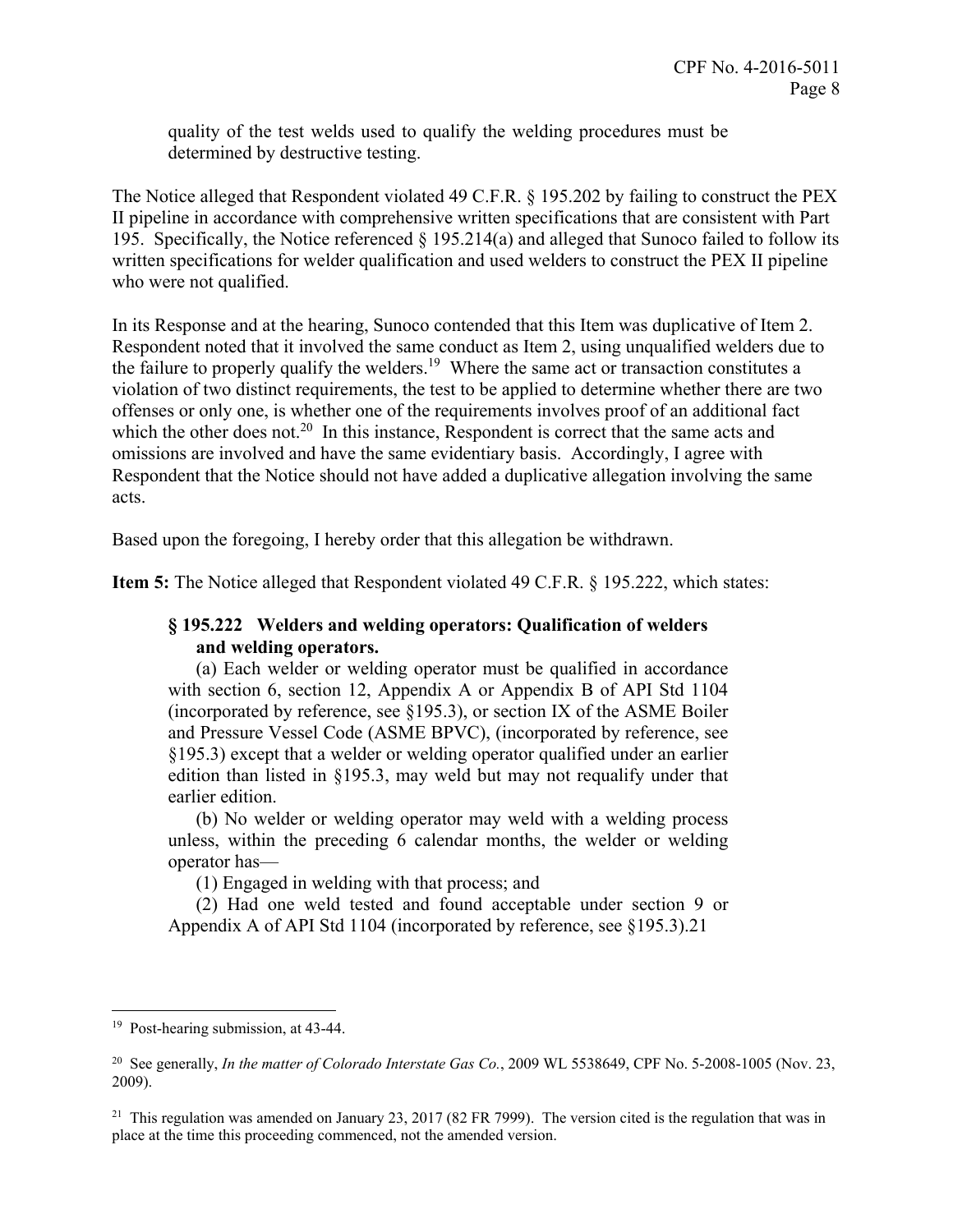### **§195.204 Inspection—general.**

Inspection must be provided to ensure that the installation of pipe or pipeline systems is in accordance with the requirements of this subpart. Any operator personnel used to perform the inspection must be trained and qualified in the phase of construction to be inspected.

The Notice alleged that Respondent violated 49 C.F.R. § 195.222 by failing to meet the requirements for welding procedures and the qualifications of its welders in API 1104. Specifically, the Notice referenced § 195.204 in relevant part and alleged that Sunoco failed to conduct sufficient inspection and testing to ensure that applicable welding requirements including proper qualification were being followed and the pipeline was being constructed in accordance with Part 195.

In its Response and at the hearing, Sunoco contended that this Item was duplicative of Item 3. Respondent noted that this Item involved the same conduct as Item 3, failing to conduct sufficient inspection and testing to ensure that applicable welding requirements including proper qualification were being followed and the pipeline was being constructed in accordance with Subpart D of Part  $195<sup>22</sup>$  Where the same act or transaction constitutes a violation of two distinct requirements, the test to be applied to determine whether there are two offenses or only one, is whether one of the requirements involves proof of an additional fact which the other does not. In this instance, Respondent is correct that the same acts and omissions are involved and have the same evidentiary basis. Accordingly, I agree with Respondent that the Notice should not have added a duplicative allegation involving the same acts.

Based upon the foregoing, I hereby order that this Item be withdrawn.

These findings of violation will be considered prior offenses in any subsequent enforcement action taken against Respondent.

## **ASSESSMENT OF PENALTY**

Under 49 U.S.C. § 60122, Respondent is subject to an administrative civil penalty not to exceed \$200,000 per violation for each day of the violation, up to a maximum of \$2,000,000 for any related series of violations.<sup>23</sup> In determining the amount of a civil penalty under 49 U.S.C. § 60122 and 49 C.F.R. § 190.225, I must consider the following criteria: the nature, circumstances, and gravity of the violation, including adverse impact on the environment; the degree of Respondent's culpability; the history of Respondent's prior offenses; any effect that the penalty may have on its ability to continue doing business; and the good faith of Respondent in attempting to comply with the pipeline safety regulations. In addition, I may consider the economic benefit gained from the violation without any reduction because of subsequent damages, and such other matters as justice may require. The Notice proposed a total civil penalty of \$1,278,100 for the violations cited above.

 $\overline{a}$ 22 Post-hearing submission, at 41-43.

<sup>23</sup> These amounts are adjusted annually for inflation. *See* 49 C.F.R. § 190.223.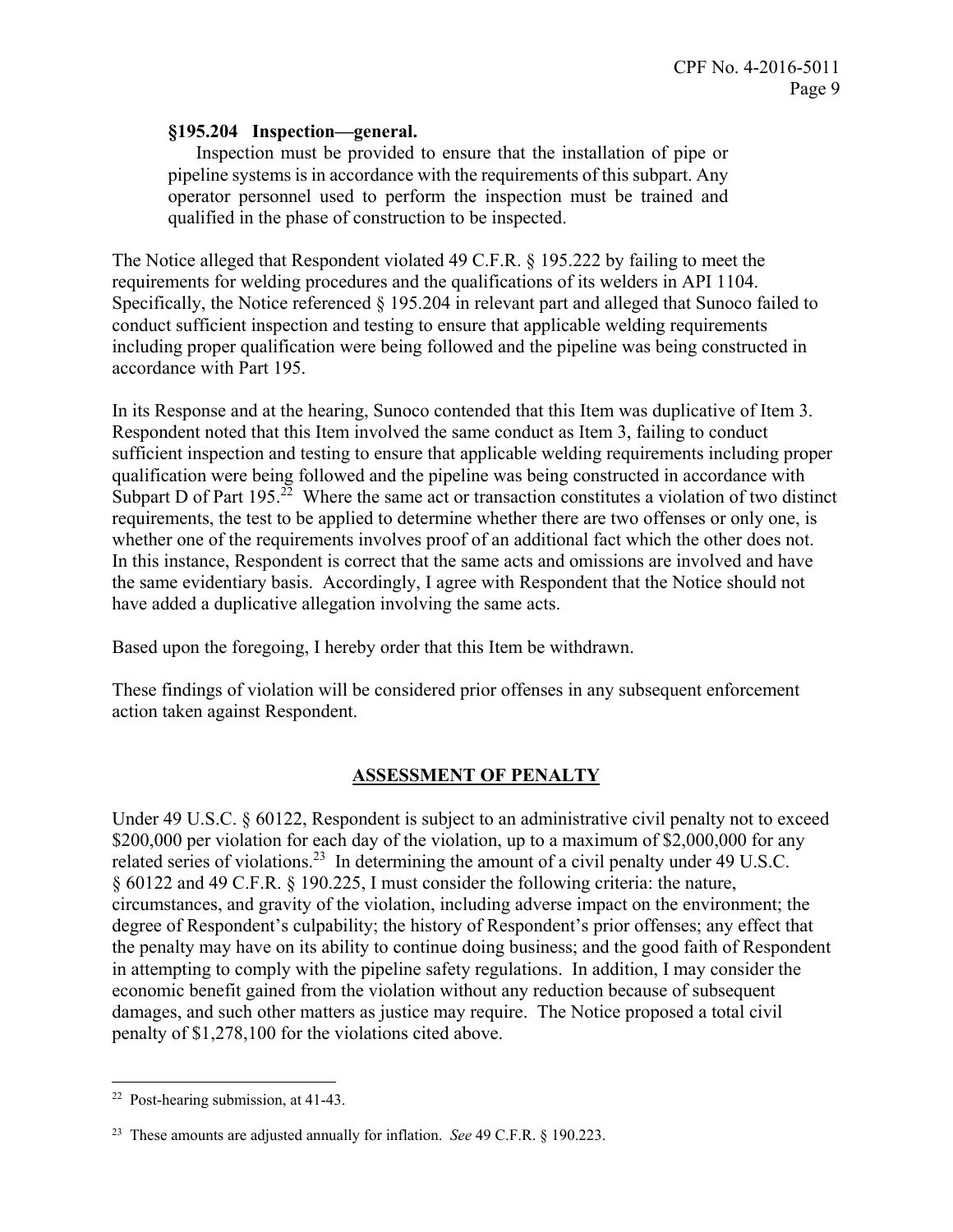the use of a "worksheet" to develop the proposed civil penalty amount at the Notice stage.<sup>24</sup> In its Response and at the hearing, Respondent questioned whether PHMSA's overall civil penalty assessment mechanism was consistent with basic due process, primarily as it relates to Respondent explained that it did not have an opportunity at the hearing to examine the individual who calculated the proposed penalty, known as the compliance officer, and argued that there was no way it could understand the proposed penalty amount in the Notice without access to this [person.25](https://person.25)

PHMSA and its predecessor agencies have been conducting administrative enforcement proceedings that use an informal hearing process for pipeline safety compliance actions that in some cases administratively assess civil penalties for over 30 years resulting in hundreds of Final Orders in cases such as this one.<sup>26</sup> At the hearing, OPS explained that as a general matter, the compliance officer who prepares a proposed penalty will attend an enforcement hearing by telephone to answer any questions about the proposed penalty in that case. In this instance, however, the compliance officer had taken another position. Therefore, OPS made available the Director of Enforcement who had reviewed the relevant information as part of his supervision of the compliance officer and who could be examined about the specific proposed penalty or the worksheet in general during the hearing.<sup>27</sup>

Respondent is correct that it is entitled to have sufficient information about the proposed penalty to allow a meaningful and targeted response concerning the proposed penalty amount for each Item. The assessment factors that influence a civil penalty assessment such as the nature, circumstances, and gravity of the violation, the Respondent's degree of culpability, history of prior offenses, any good faith attempts at compliance, and other such matters, are listed in § 190.225 and are explained in more detail in the Violation Report. The Violation Report describes the particular facts and circumstances in this case that were considered under each assessment factor to determine the proposed civil penalty amount in the Notice. In its initial response, its prehearing materials, its hearing presentation, and its post-hearing materials, Respondent had ample opportunities to dispute any of those facts or otherwise offer any mitigating information that it believed was relevant to the assessment factors and may have justified a reduction or elimination of the proposed penalty amount for any of the alleged violations.

On October 27, 2016, PHMSA published a Federal Register notice outlining the civil penalty assessment criteria and announcing that the civil penalty worksheet used in a given case would be provided upon request to a Respondent in a pipeline enforcement proceeding.<sup>28</sup> The civil

<sup>27</sup> The fact that Respondent was able to examine the Enforcement Director in depth concerning the proposed penalty calculation for approximately two full hours speaks for itself. Hearing transcript at 226-285.

 $28$  81 FR 71566. This document also included general penalty ranges and guidelines.

 $\overline{a}$ 24 Post-hearing submission, at 11-29.

<sup>&</sup>lt;sup>25</sup> Post-hearing submission, at  $10-11$ .

 proceedings involving companies that handle hazardous products. *Chemical Waste Mgt. v. U.S. EPA*, 873 F.2d <sup>26</sup> See Westlaw database FTRAN-OPS. The administrative enforcement process of the type set forth in subpart B of 49 C.F.R. Part 190 has generally been upheld as meeting the minimum due process in the context of regulatory 1477.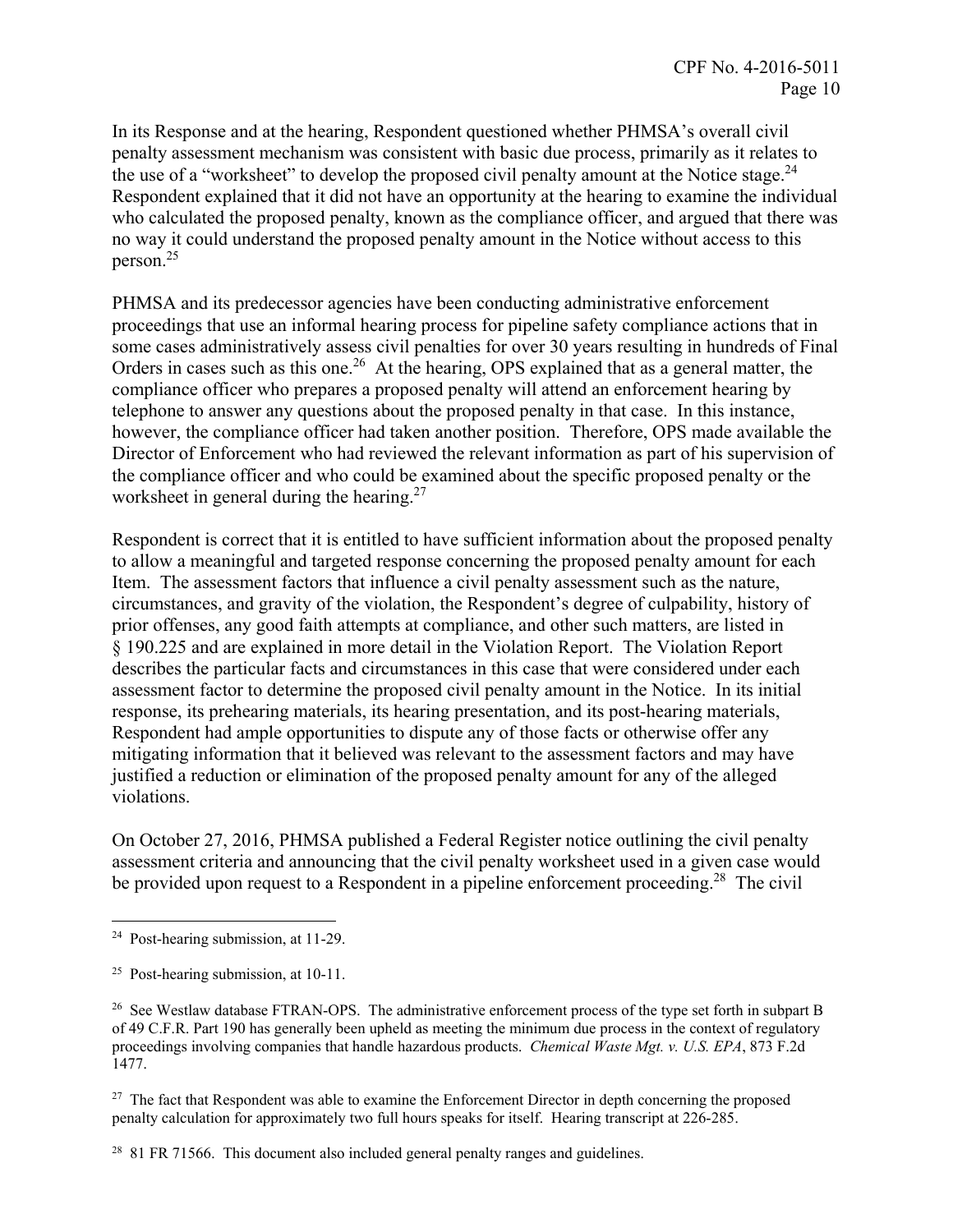penalty worksheet Respondent received contained detailed information concerning the weight given to each of the assessment factors in its case, explains the range of proposed penalties that may be assessed under each factor, and explains the type of evidence or facts that will result in higher or lower penalties under each assessment factor. This information corresponds directly to the particular facts of each violation that were noted in the Violation Report. Taking the Violation Report and the worksheet together, Respondent can readily discern where the alleged facts of its case fall on the range of conduct and how that weighed into the proposed penalty. For these reasons, I find Respondent had access to sufficient information about the basis for the proposed penalty to allow a meaningful response. Moreover, it must be recognized that the proposed civil penalty amount in the Notice is not final. The proposed amount in the Notice only serves as a mechanism to put a ceiling on the amount of civil penalties that the Agency can pursue for that alleged violation. The final civil penalty, if any, is not actually set until the Final Order stage. Respondent has a full and unfettered ability to present information before, during, and after the hearing that it believes may justify the reduction or elimination of any proposed civil penalty amount.

I will now apply the statutory penalty factors in 49 U.S.C. 60122(b) to each of the three violations separately based on the information and arguments presented for each item by Respondent.

**Item 1:** The Notice proposed a civil penalty of \$119,500 for Respondent's violation of 49 C.F.R. § 195.214, by failing to perform welding during the construction of the PEX II pipeline in accordance with a properly qualified welding procedure. Respondent disagreed with the amount of the proposed civil penalty and questioned whether it was supported by the penalty consideration factors in the Pipeline Safety Act and § 190.225 regulations.

With respect to the nature and circumstances of Sunoco's violation of  $\S 195.214$ , ensuring that welding during the construction of a pipeline is performed in accordance with a properly qualified welding procedure is one of the most fundamental aspects of pipeline safety. With respect to the gravity of the offense, ensuring that a pipeline is constructed in accordance with applicable welding requirements is a key part of safety and the use of a welding procedure that was not qualified to the exact materials used on the project risks compromising the safety of the pipeline—which notably is located in a high consequence area. If a girth weld failure should occur, it could either leak slowly over a long period of time, or result in a catastrophic failure where the entire circumference of the pipe joint separates releasing a large quantity of hazardous petroleum products under high pressure. Pipelines that have welding or other significant problems during construction are much more likely to have leaks and operational failures throughout their service life.

With respect to culpability, there were no circumstances beyond Respondent's control that prevented it from complying with the regulation and action was not taken to achieve compliance until after the violation was discovered by OPS. Sunoco argued that it was being penalized for not "self-reporting" the violation to OPS. As OPS explained, however, there is no requirement for an operator to self-report violations and Respondent was incorrect that it was being penalized for not doing so.<sup>29</sup> I further find that the record supports the points assigned for prior offenses

<sup>&</sup>lt;sup>29</sup> To the contrary, if an operator decides to voluntarily self-report a violation, it receives a credit for doing so. Hearing transcript, at 74-77.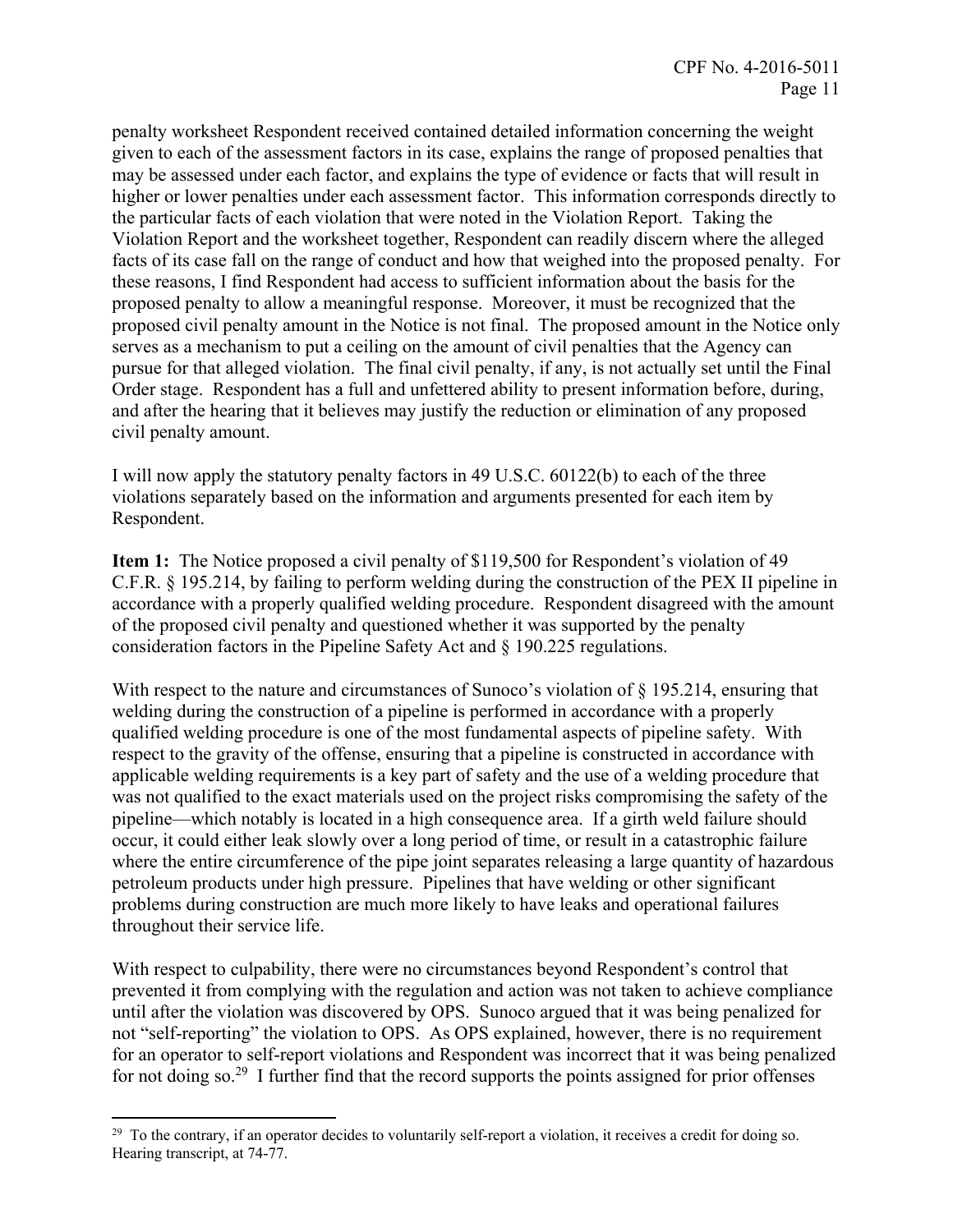and good faith.

As discussed above, I did not agree with Respondent's main argument regarding penalty assessment that PHMSA's civil penalty assessment mechanism violates Respondent's right to due process, nor did the manner in which it was carried out in this proceeding. Respondent has presented no information or arguments that would warrant a reduction in the civil penalty amount proposed in the Notice for this violation. Accordingly, having reviewed the record and considered the assessment criteria, I assess Respondent a civil penalty of \$119,500 for violation of 49 C.F.R. § 195.214.

**Item 2:** The Notice proposed a civil penalty of \$149,700 for Respondent's violation of 49 C.F.R. § 195.222, by failing to properly qualify its welders who were constructing the PEX II pipeline in accordance with API 1104 and Sunoco's procedures. Respondent disagreed with the amount of the proposed civil penalty and questioned whether it was supported by the penalty consideration factors in the Pipeline Safety Act and § 190.225 regulations.

With respect to the nature and circumstances of Sunoco's violation of § 195.222, ensuring that the welders on a pipeline construction project are qualified is one of the most fundamental aspects of pipeline safety. With respect to the gravity of the offense, ensuring that a pipeline is constructed in accordance with applicable welding requirements is a key part of safety and the use of welders who are not qualified on the project risks compromising the safety of the pipeline. If a girth weld failure should occur, it could either leak slowly over a long period of time, or result in a catastrophic failure where the entire circumference of the pipe joint separates releasing a large quantity of hazardous petroleum products under high pressure.

With respect to culpability, there were no circumstances beyond Respondent's control that prevented it from complying with the regulation and action was not taken to achieve compliance until after the violation was discovered by OPS. I further find that the record supports the points assigned for prior offenses and good faith.

As discussed above, I did not agree with Respondent's main argument regarding penalty assessment that PHMSA's civil penalty assessment mechanism violates Respondent's right to due process. Respondent has presented no information or arguments that would warrant a reduction in the civil penalty amount proposed in the Notice for this violation. Accordingly, having reviewed the record and considered the assessment criteria, I assess Respondent a civil penalty of \$149,700 for violation of 49 C.F.R. § 195.222.

**Item 3:** The Notice proposed a civil penalty of \$613,400 for Respondent's violation of 49 C.F.R. § 195.214 by failing to conduct adequate testing and inspection to ensure the requirements of 49 C.F.R. Part 195 and API 1104 were being met. Respondent disagreed with the amount of the proposed civil penalty and questioned whether it was supported by the penalty consideration factors in the Pipeline Safety Act and § 190.225 regulations.

With respect to the nature and circumstances of Sunoco's violation of  $\S 195.214$ , operators are obligated to ensure that adequate testing and inspection of a pipeline under construction is performed and proper oversight of contractors is being conducted to ensure pipeline safety. With respect to the gravity of the offense, ensuring that a pipeline is constructed with sufficient oversight to ensure that non-compliance is avoided is a key part of safety and the use of welding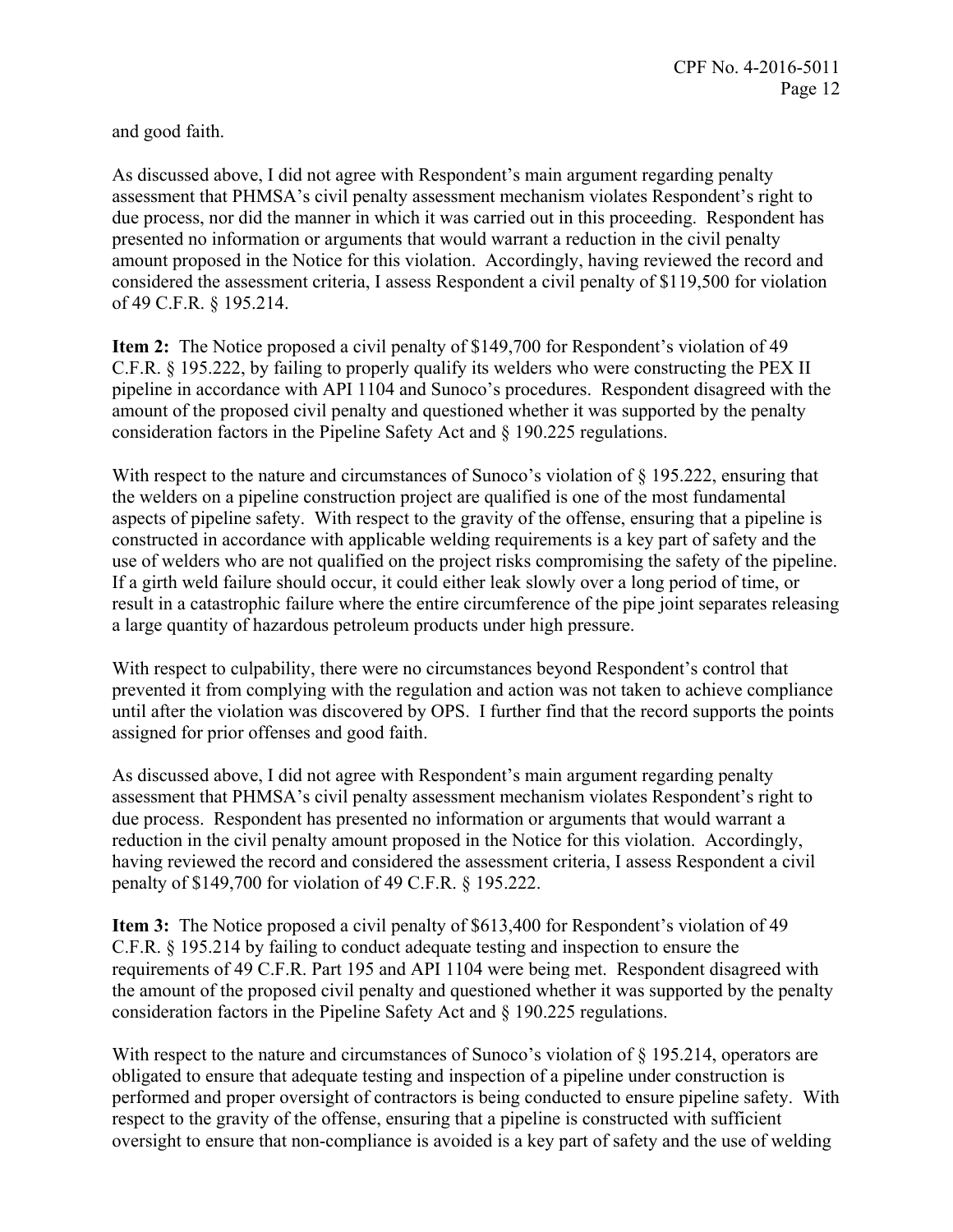procedures and welders who are not qualified on the project risks compromising the safety of the pipeline. If a girth weld failure should occur, it could either leak slowly over a long period of time, or result in a catastrophic failure where the entire circumference of the pipe joint separates releasing a large quantity of hazardous petroleum products under high pressure. It appears that approximately 2000 welds were made in an unqualified manner.

With respect to culpability, the proposed penalty amount reflected that the violation was considered to be egregious, meaning that the requalification effort and the shifting rationales and offering different versions of the welding procedures as though Respondent was in compliance all along made identification of the non-compliance very difficult for the OPS inspectors. Respondent argued that its conduct was intended to achieve compliance, not to obscure its noncompliance. In describing the multiple retests of unqualified welders that were uncovered, the OPS inspector stated: "And knowingly doing that knowing that if you have an unqualified welder welding on a 195 pipeline, the safety issues involved, and still allowing this retest to go on is a pretty egregious act."<sup>30</sup> I find that this designation was not unreasonable under the circumstances and the culpability factor in the Violation Report used as an input for the worksheet is supported by the overall record. I further find that the record supports the points assigned for prior offenses and good faith.

As discussed above, I did not agree with Respondent's main argument regarding penalty assessment that PHMSA's civil penalty assessment mechanism violates Respondent's right to due process. Respondent has presented no information or arguments that would warrant a reduction in the civil penalty amount proposed in the Notice for this violation. Accordingly, having reviewed the record and considered the assessment criteria, I assess Respondent a civil penalty of \$613,400 for violation of 49 C.F.R. § 195.214.

**Item 4:** The Notice proposed a civil penalty of \$51,400 for Respondent's alleged violation of 49 C.F.R. § 195.202. As discussed above, I have withdrawn this allegation of violation. Accordingly, no penalty is assessed.

**Item 5:** The Notice proposed a civil penalty of \$344,100 for Respondent's alleged violation of 49 C.F.R. § 195.222. As discussed above, I have withdrawn this allegation of violation. Accordingly, no penalty is assessed.

In summary, having reviewed the record and considered the assessment criteria for each of the Items cited above, I assess Respondent a total civil penalty of **\$882,600**.

Payment of the civil penalty must be made within 20 days of service. Federal regulations (49 C.F.R. § 89.21(b)(3)) require such payment to be made by wire transfer through the Federal Reserve Communications System (Fedwire), to the account of the U.S. Treasury. Detailed instructions are contained in the enclosure. Questions concerning wire transfers should be directed to: Financial Operations Division (AMK-325), Federal Aviation Administration, Mike Monroney Aeronautical Center, 6500 S MacArthur Blvd, Oklahoma City, Oklahoma 79169. The Financial Operations Division telephone number is (405) 954-8845.

Failure to pay the \$882,600 civil penalty will result in accrual of interest at the current annual

 $\overline{a}$ <sup>30</sup> Hearing transcript, at 171-172.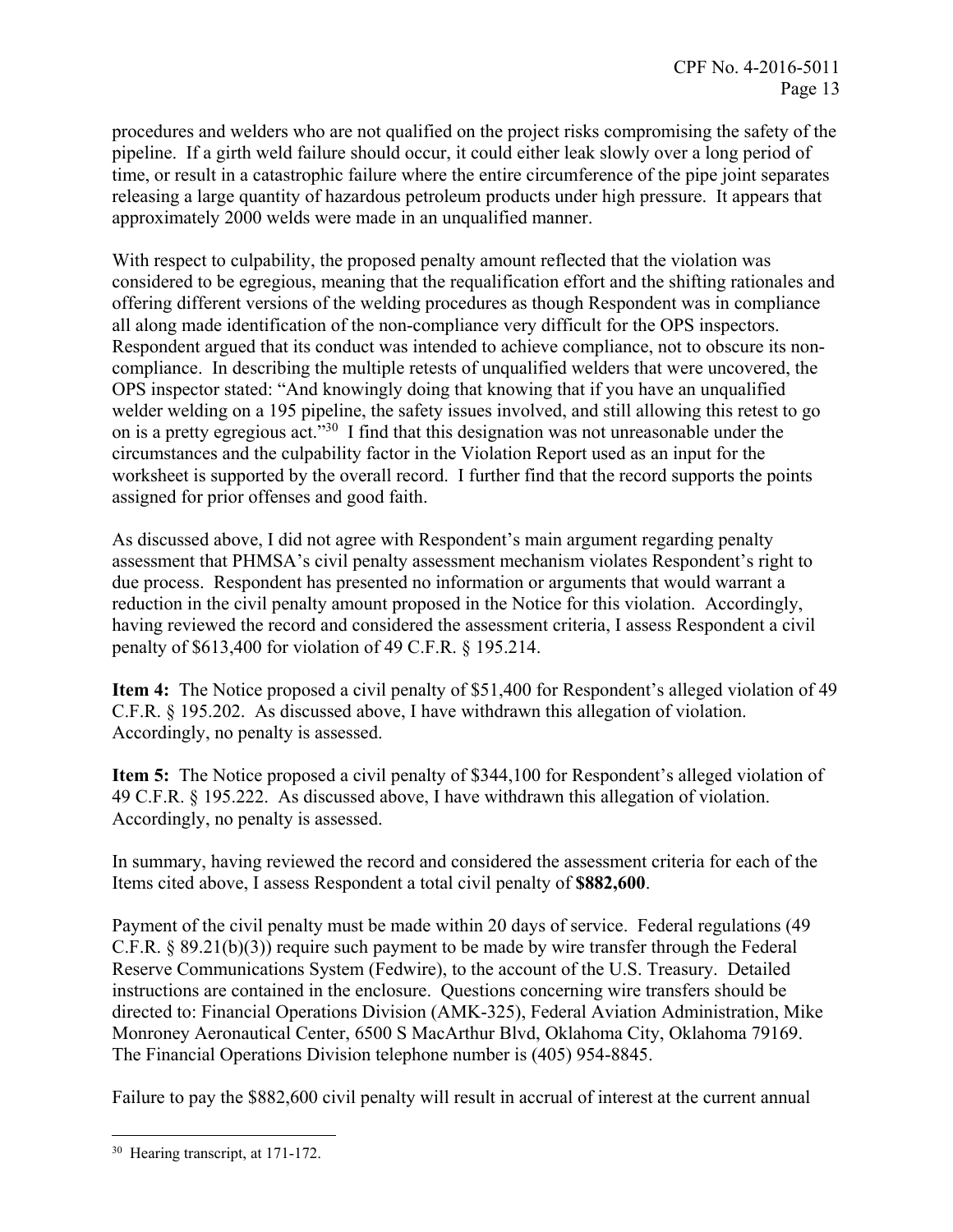rate in accordance with 31 U.S.C. § 3717, 31 C.F.R. § 901.9 and 49 C.F.R. § 89.23. Pursuant to those same authorities, a late penalty charge of six percent (6%) per annum will be charged if payment is not made within 110 days of service. Furthermore, failure to pay the civil penalty may result in referral of the matter to the Attorney General for appropriate action in a district court of the United States.

# **COMPLIANCE ORDER**

The Notice proposed a compliance order with respect to Items 1 and 2 in the Notice for violations of 49 C.F.R. §§ 195.214 and 195.222, respectively. Under 49 U.S.C. § 60118(a), each person who engages in the transportation of hazardous liquids or who owns or operates a pipeline facility is required to comply with the applicable safety standards established under chapter 601.

With regard to the violation of  $\S 195.214$  (Item 1), Respondent indicated that it has completed the actions outlined in the proposed compliance order, but stated that it had not yet completed the submission of the documentation to the Director demonstrating such completion.<sup>31</sup>

With regard to the violation of §195.222 (Item 2), Respondent indicated that it has completed the actions outlined in the proposed compliance order, but did not indicate that the documentation demonstrating such completion had been submitted to the Director.<sup>32</sup> The Director has not indicated that the proposed compliance items have been documented as completed.

For the above reasons, the Compliance Order is issued as set forth below. Pursuant to the authority of 49 U.S.C. § 60118(b) and 49 C.F.R. § 190.217, Respondent is ordered to take the following actions to ensure compliance with the pipeline safety regulations applicable to its operations:

> 1. With respect to the violation of § 195.214 (**Item 1**), Respondent must correct all welding procedures to reflect the proper qualifications for each grade of materials, filler metals and other changes in essential variables and welding parameters, reflect proper versioning for any changes, and provide the PHMSA Southwest Region Director revised procedures and complete destructive testing records for each procedure. The procedures cannot be used on any other construction project or Part 195 regulated piping until all correction are made and accepted by the PHMSA Southwest Region Director.

2. With respect to the violation of § 195.222 (**Item 2**), Respondent must perform destructive tests on a statistically significant number of girth welds on Spread 24-3 to show that the welds have the required strength and mechanical properties for the application. The proposed testing plan must include specific designation of the welds to be tested, the analysis showing that the number of welds to be tested is statistically significant based on the total number of welds made, the procedures that Sunoco proposes to be used to cut out and test the welds, and the qualified welding procedure that will be used to re-weld the pipeline. The proposed testing plan must be

 $\overline{a}$ <sup>31</sup> Post-hearing submission, at 45.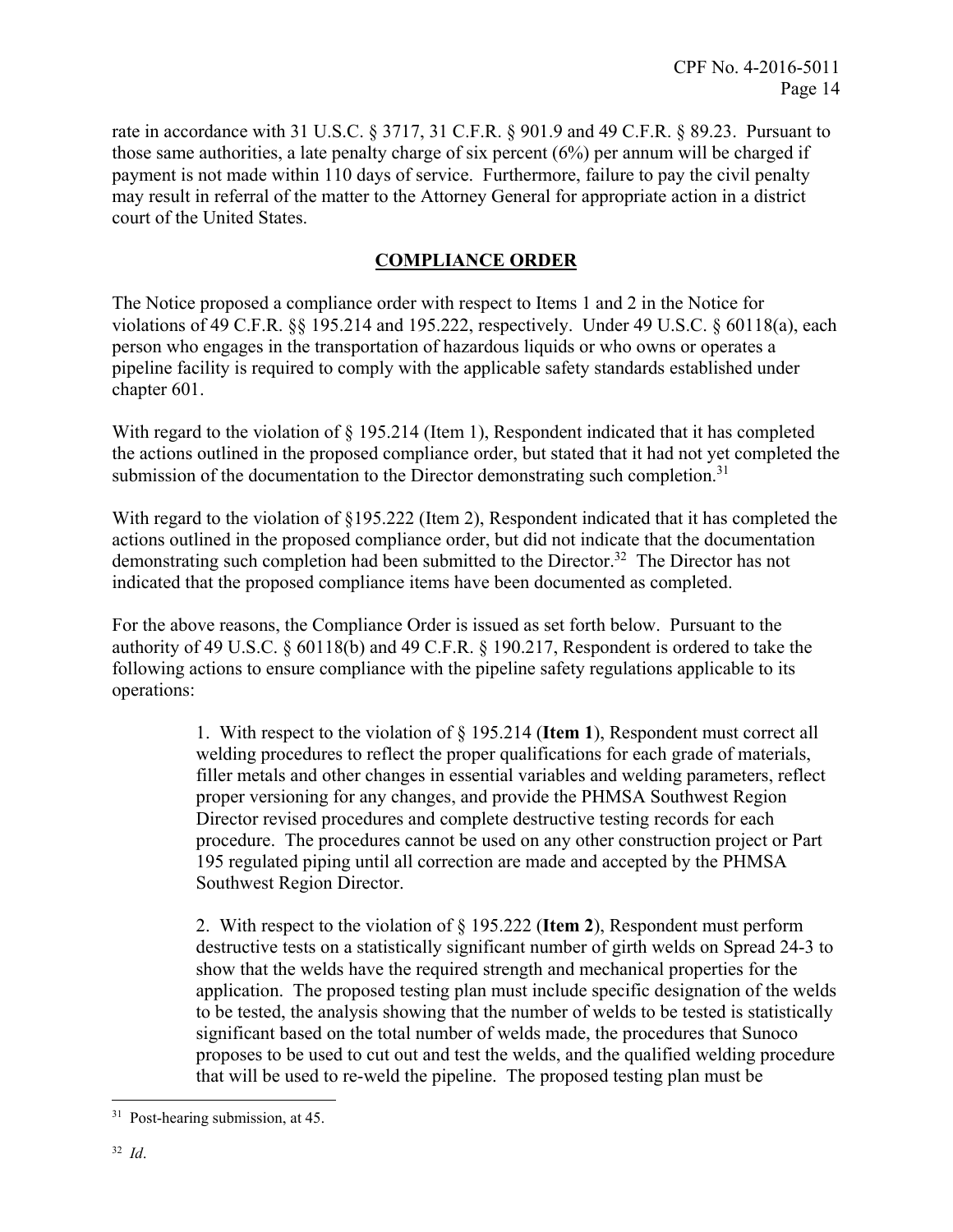submitted to the PHMSA Southwest Region director for approval prior to initiating the plan. If any of these welds fail destructive testing, the number of welds tested must be expanded as specified by the Southwest Region Director to include an additional number of welds made by that welder.

In addition, Sunoco must review welder qualification testing on all the other construction- spreads on the PEXII pipeline to determine if there were similar instances of unqualified welders performing welding during construction. Evidence in the form of properly completed welder qualification records showing that all welders were qualified to a previously qualified welding procedure must be submitted to PHMSA. If any issues with welder qualification are identified, the welds made by those welders must be tested to determine if the welds meet the qualification and mechanical characteristics required for the project in a manner similar to the process described in the previous paragraph. The testing plan to be approved by the PHMS.A Southwest Region Director must also include a specific process for the detailed review of welder qualification records on all of the other construction spreads on the PEX II project. If any other welders are determined to have been not been properly qualified, Sunoco must submit an amended test plan for approval by the Southwest Region Director, to identify welds that made by these welders and destructively test a statistically significant sample of these welds in a manner similar to describe in the paragraph above. If any of these welds fail destructive testing, the number of welds tested must be expanded as specified by the Southwest Region Director to include an additional number of welds made by that welder.

3. Respondent must provide PHMSA with documentation that verifies completion of Item 1 of this compliance order within 30 days following the date of issuance of this order. Respondent must submit the testing plan described in Item 2 of this compliance order for approval by the Southwest Region Director within 30 days following the date of issuance of this order and documentation showing completion of the testing and weld repairs within 120 days following approval of the plan by the Southwest Region Director.

The Director may grant an extension of time to comply with any of the required items upon a written request timely submitted by the Respondent and demonstrating good cause for an extension.

It is requested (not mandated) that Respondent maintain documentation of the safety improvement costs associated with fulfilling this Compliance Order and submit the total to the Director. It is requested that these costs be reported in two categories: (1) total cost associated with preparation/revision of plans, procedures, studies and analyses; and (2) total cost associated with replacements, additions and other changes to pipeline infrastructure.

Failure to comply with this Order may result in the administrative assessment of civil penalties not to exceed \$200,000, as adjusted for inflation (49 C.F.R. § 190.223), for each violation for each day the violation continues or in referral to the Attorney General for appropriate relief in a district court of the United States.